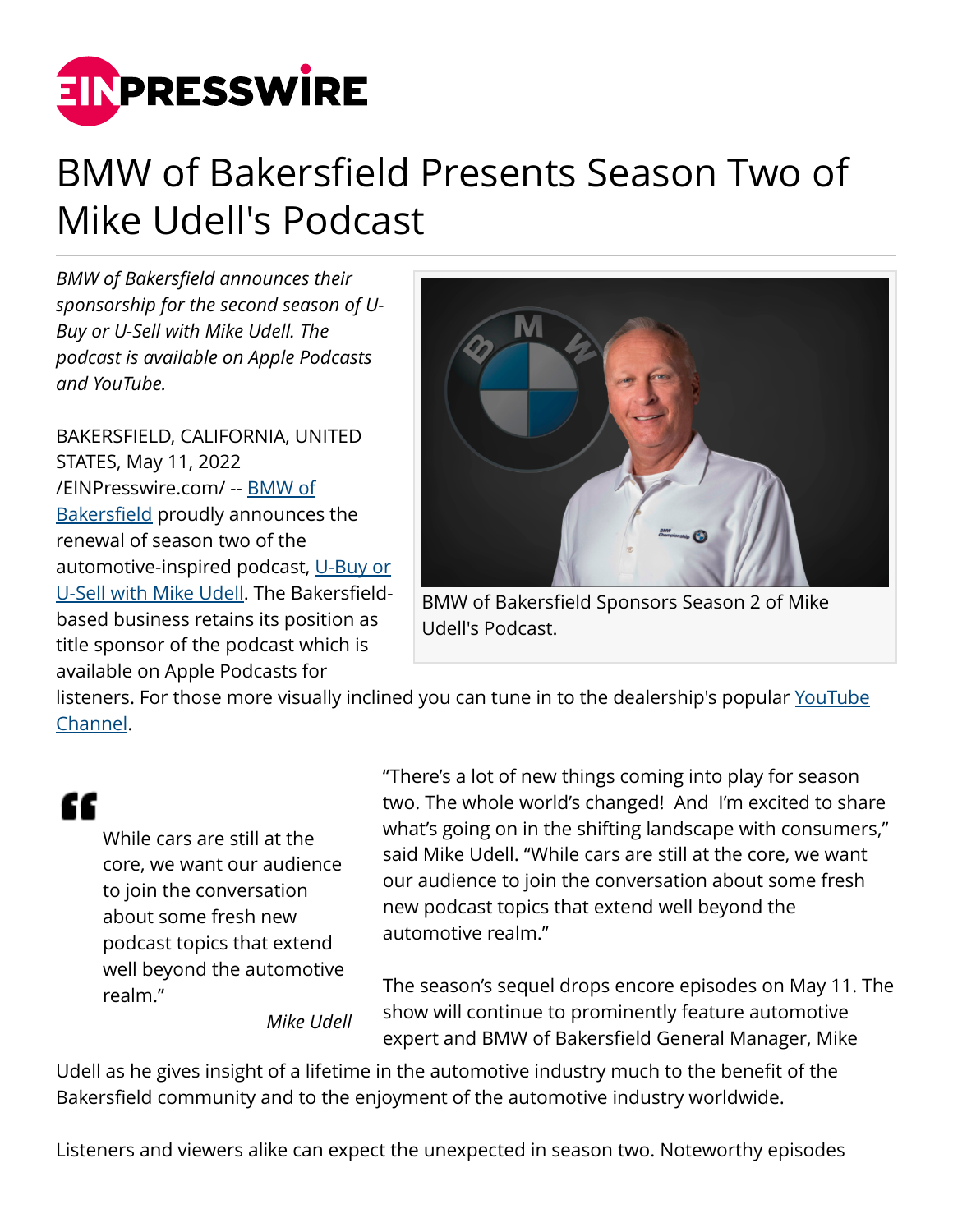include:

- The Construction Reduction Update: BMW of Bakersfield prepares to open its doors, revealing a new and improved showroom. Find out the exciting new - details on the grand reopening!

- The Electric Vehicle Episode: Learn more about two all-new all-electric vehicles ready for test drives today at BMW of Bakersfield.



BMW of Bakersfield Retains Position as Title Sponsor of The Podcast.

- The True Crime Episode: An unexpected twist, discussing one of Bakersfield's cold cases that recently moved closer to closure.

- The Sharing is Caring Episode: Find out how BMW of Bakersfield plans to support the community for the remainder of 2022.

- A Bonus Episode to Closeout Season Two!

Given the success of season one, as well as generally positive reviews from critics and a growing list of subscribers and watchers, the journey in Season Two is one that you won't want to miss.

About U-Buy or U-Sell With Mike Udell:

Mike Udell, with over a decades worth of experience in the car business, recaps the past, present, and future of the automotive industry in Season 2 of U-Buy or U-Sell with Mike Udell. Now, he oversees the operations of BMW of Bakersfield in Bakersfield, California - The Presenting Sponsor of this podcast. Listen to one of the 11 podcast episodes for the unique and exciting aspects of the industry.

Jim Flint, President and Founder of Digital Marketing Agency Local Search Group co-hosts the show.

Mike Udell, General Manager BMW of Bakersfield [email us here](http://www.einpresswire.com/contact_author/3476914) Visit us on social media: [Facebook](https://www.facebook.com/bakersfieldbmw) **[Twitter](https://twitter.com/BMWBakersfield) [Other](https://www.instagram.com/bmwofbakersfield/?hl=en)**